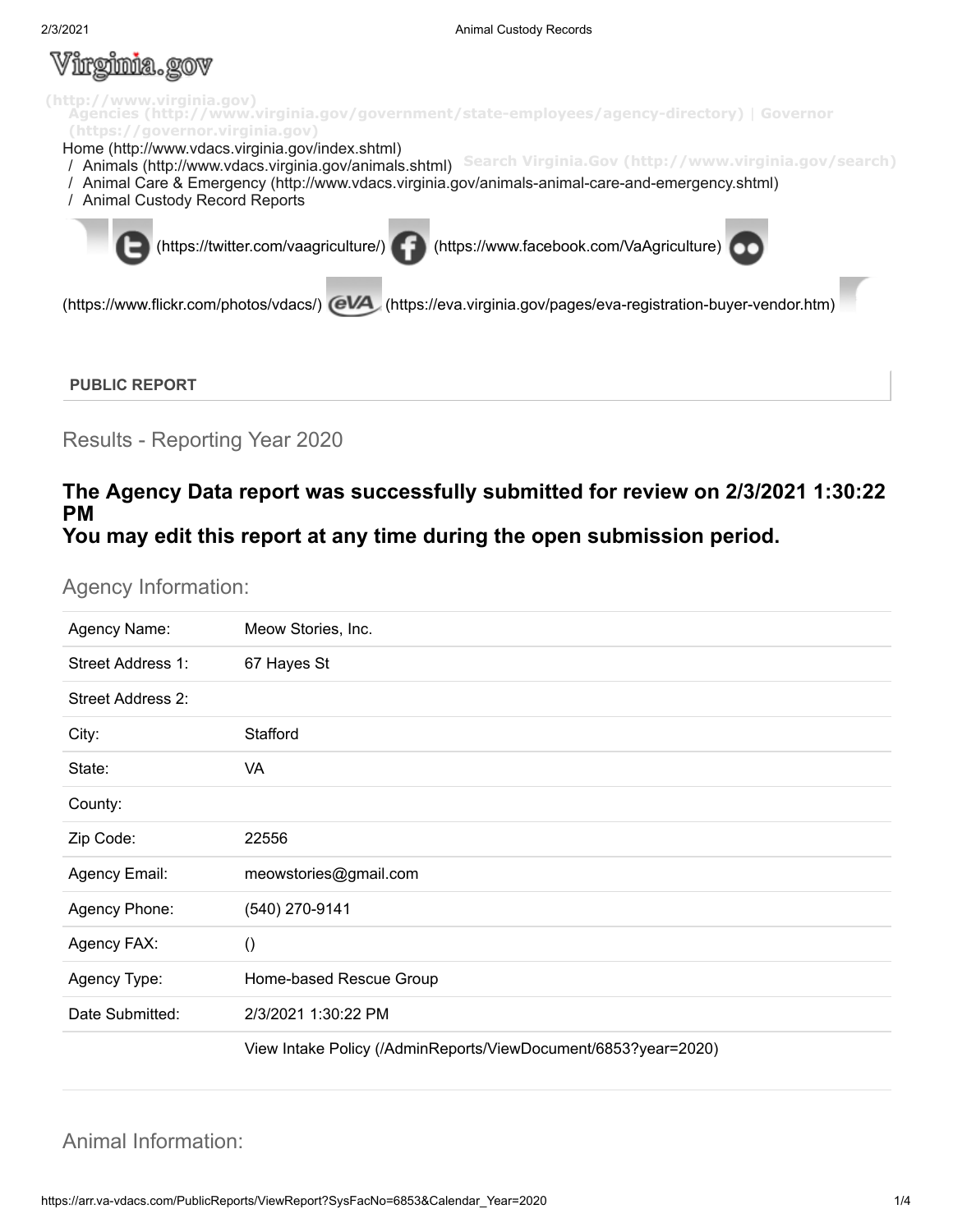# Reason for Custody

| Species                       | Α<br>On Hand<br>January 1 | B<br>Stray  | $\mathsf C$<br>Seized | D<br><b>Bite Case</b><br>Quarantine | E<br>Surrendered<br>by Owner | F<br>Received<br>From<br>Another<br>Virginia<br>Releasing<br>Agency* | G<br>Received<br>From Out-<br>of-State<br>Releasing<br>Agency | H<br>Other** | Total       |
|-------------------------------|---------------------------|-------------|-----------------------|-------------------------------------|------------------------------|----------------------------------------------------------------------|---------------------------------------------------------------|--------------|-------------|
| Dogs                          | 0                         | $\pmb{0}$   | $\pmb{0}$             | $\mathbf 0$                         | 1                            | $\pmb{0}$                                                            | $\pmb{0}$                                                     | $\mathbf 0$  |             |
| Cats                          | 82                        | 201         | $\pmb{0}$             | $\pmb{0}$                           | 19                           | 393                                                                  | 345                                                           | 46           | 1,086       |
| Other<br>Companion<br>Animals | 0                         | $\mathbf 0$ | $\pmb{0}$             | $\mathbf 0$                         | $\mathbf 0$                  | $\pmb{0}$                                                            | $\pmb{0}$                                                     | $\pmb{0}$    | $\mathbf 0$ |
| Hybrid<br>Canines             | $\mathbf 0$               | $\mathbf 0$ | $\pmb{0}$             | $\mathbf 0$                         | 0                            | $\pmb{0}$                                                            | $\pmb{0}$                                                     | $\pmb{0}$    | $\mathbf 0$ |
| Equine                        | 0                         | $\pmb{0}$   | $\pmb{0}$             | $\pmb{0}$                           | 0                            | $\pmb{0}$                                                            | $\pmb{0}$                                                     | $\pmb{0}$    | $\mathbf 0$ |
| Livestock                     | $\pmb{0}$                 | $\mathbf 0$ | $\pmb{0}$             | 0                                   | $\pmb{0}$                    | $\pmb{0}$                                                            | $\pmb{0}$                                                     | $\pmb{0}$    | $\pmb{0}$   |
| Poultry                       | 0                         | $\mathbf 0$ | $\pmb{0}$             | $\mathbf 0$                         | $\mathbf 0$                  | $\pmb{0}$                                                            | $\pmb{0}$                                                     | $\mathbf 0$  | $\mathbf 0$ |
| Total                         | 82                        | 201         | $\pmb{0}$             | 0                                   | 20                           | 393                                                                  | 345                                                           | 46           | 1,087       |

# Method of Disposition

| Species                       | J<br>Reclaimed<br>by Owner | K<br>Adopted | L<br>Transferred<br>to another<br>VA<br>Releasing<br>Agency*** | M<br>Transferred<br>to Out-of<br>State<br>Releasing<br>Agency | ${\sf N}$<br>Died While<br>in Custody | O<br>Euthanized | P<br>Other**** | Q<br>On Hand<br>December<br>31 | Total       |
|-------------------------------|----------------------------|--------------|----------------------------------------------------------------|---------------------------------------------------------------|---------------------------------------|-----------------|----------------|--------------------------------|-------------|
| Dogs                          | $\pmb{0}$                  |              | $\mathbf 0$                                                    | $\pmb{0}$                                                     | $\mathbf 0$                           | $\pmb{0}$       | $\mathbf 0$    | $\mathbf 0$                    |             |
| Cats                          | 1                          | 904          | 3                                                              | $\pmb{0}$                                                     | 29                                    | $\overline{2}$  | $\pmb{0}$      | 147                            | 1,086       |
| Other<br>Companion<br>Animals | 0                          | $\mathbf 0$  | 0                                                              | 0                                                             | $\mathbf 0$                           | $\pmb{0}$       | $\mathbf 0$    | $\mathbf 0$                    | $\mathbf 0$ |
| <b>Hybrid</b><br>Canines      | $\mathbf 0$                | $\mathbf 0$  | $\mathbf 0$                                                    | $\mathbf 0$                                                   | $\mathbf 0$                           | $\mathbf 0$     | $\mathbf 0$    | $\mathbf 0$                    | $\mathbf 0$ |
| Equine                        | $\pmb{0}$                  | $\pmb{0}$    | $\pmb{0}$                                                      | $\pmb{0}$                                                     | $\mathbf 0$                           | $\pmb{0}$       | $\pmb{0}$      | $\pmb{0}$                      | $\mathbf 0$ |
| Livestock                     | $\pmb{0}$                  | $\pmb{0}$    | 0                                                              | $\mathbf 0$                                                   | $\boldsymbol{0}$                      | $\pmb{0}$       | $\mathbf 0$    | $\mathbf 0$                    | $\pmb{0}$   |
| Poultry                       | $\pmb{0}$                  | $\pmb{0}$    | $\pmb{0}$                                                      | $\pmb{0}$                                                     | $\mathbf 0$                           | $\pmb{0}$       | $\pmb{0}$      | $\pmb{0}$                      | $\pmb{0}$   |
| Total                         | 1                          | 905          | 3                                                              | $\mathbf 0$                                                   | 29                                    | $\overline{2}$  | $\mathbf 0$    | 147                            | 1,087       |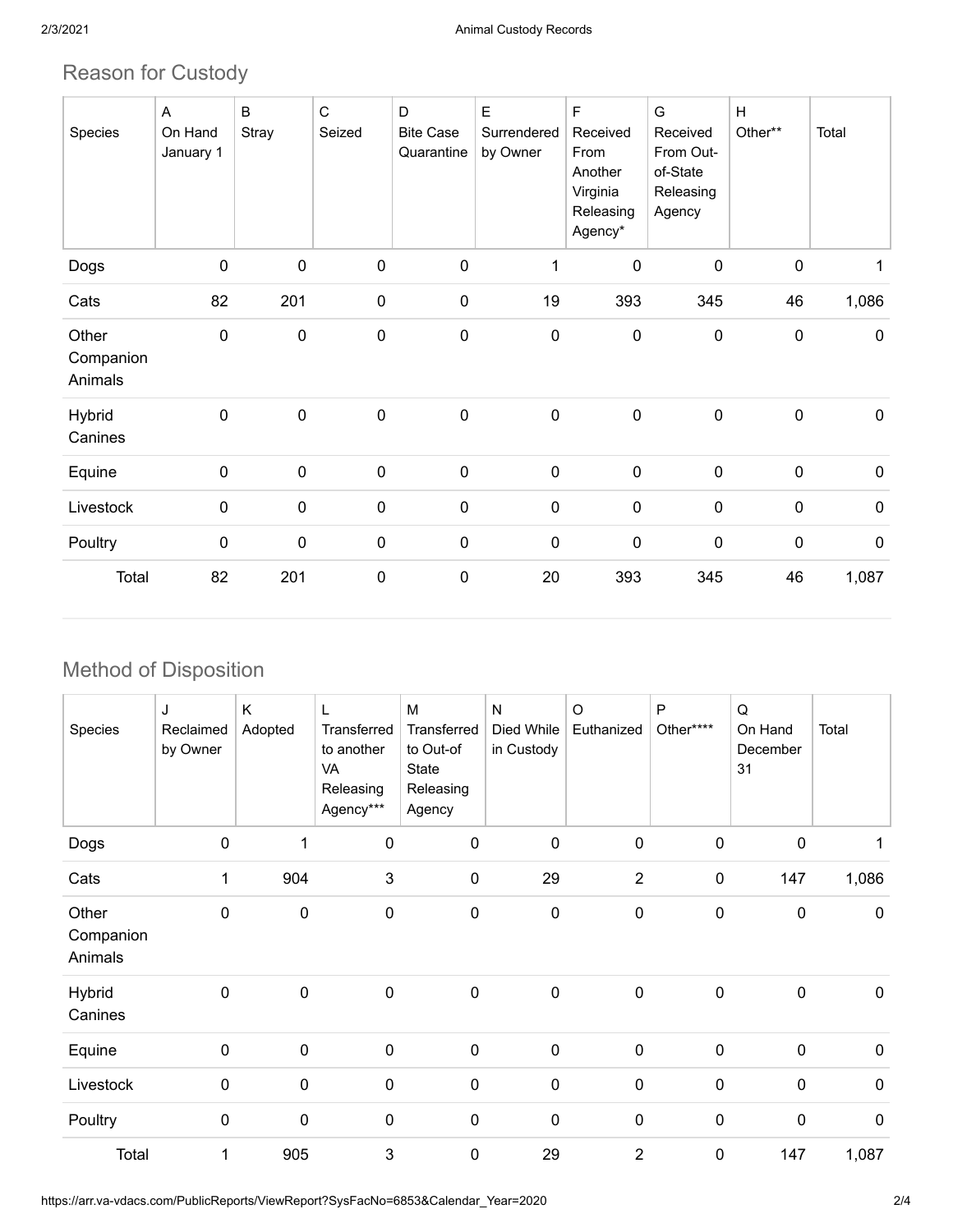### Wildlife Received and Disposition Information:

| Submitted To Licensed<br>Rehabilitator | Liberated | Euthanized | On Hand December 31 | Total |
|----------------------------------------|-----------|------------|---------------------|-------|
|                                        |           |            |                     |       |

## Explanatory Notes: (if applicable)

### **\* Column F: Names and addresses of Virginia releasing agencies from which animals were received.**

A Tail To be Told Animal Rescue Partlow, Virginia - Bark Meow Richmond, Virgina - Bedford County Animal Shelter Bedford, VA - Buckingham County Animal Shelter Buckingham, VA - Cat Action Team Charlottesville, VA - Crazy Cat Lady Rescue Salem, VA - Emporia City Animal Shelter Emporia, VA - Fancy Cats Ashburn, VA - Forgotten Tails Petersburg, VA - Friends of Russell County Lebanon, VA - Galax Carroll Grayson Animal Shelter Galax, VA - Greensville County Animal Shelter Emporia, VA - Halifax County Animal Shelter South Boston, VA - Happy Tails Abingdon, VA - Homeward Trails Fairfax Station, VA - King George County Animal Shelter King George, VA - NDAFR Fredericksburg, VA - Pittsylvania Pet Center Chatham, VA - Russell County Animal Shelter Lebanon, VA - Smythe County Animal Shelter Marion, VA - Smythe County Animal Rescue Marion, VA - Spotsylvania Animal Shelter Fredericksburg, VA - Stafford County Animal Shelter Stafford, VA - SVACS Lyndhurst, VA - Tazwell County Animal Shelter Bluefield, VA - TEACS Tappahannock, VA - Wise County Animal Shelter Wise, VA - Wythe County Humane Society Wythe, VA

#### \*\* Column H: Include other reasons for custody, i.e. births at the facility, or animals taken into custody for a **reason not designated by another category. An explanation is required.**

Born in Care=31 Returned by Adopter=15

**\*\*\* Column L: Names and addresses of Virginia releasing agencies to which animals were transferred.**

A Tail To Be Told Partlow, Virginia - Paws For Seniors Bealton, Virginia

\*\*\*\* Column P: Include other methods of disposition, i.e. escaped, stolen, or otherwise not disposed of in a **method in accordance with Virginia code. An explanation is required.**

N/A

#### **Other miscellaneous explanatory notes:**

The 2 felines that were euthanized were terminally ill, one had confirmed FIP and the other was a kitten that crashed in a foster home. Unfortunately we had 2 unknown illnesses go through a foster home in SW VA in September and a Richmond foster home in November which resulted in most of the Died in Care Cases. 2 of the Died in Care cases were super senior felines we took into hospice care.

Select Report [\(/Home/SelectReportNew\)](https://arr.va-vdacs.com/Home/SelectReportNew)